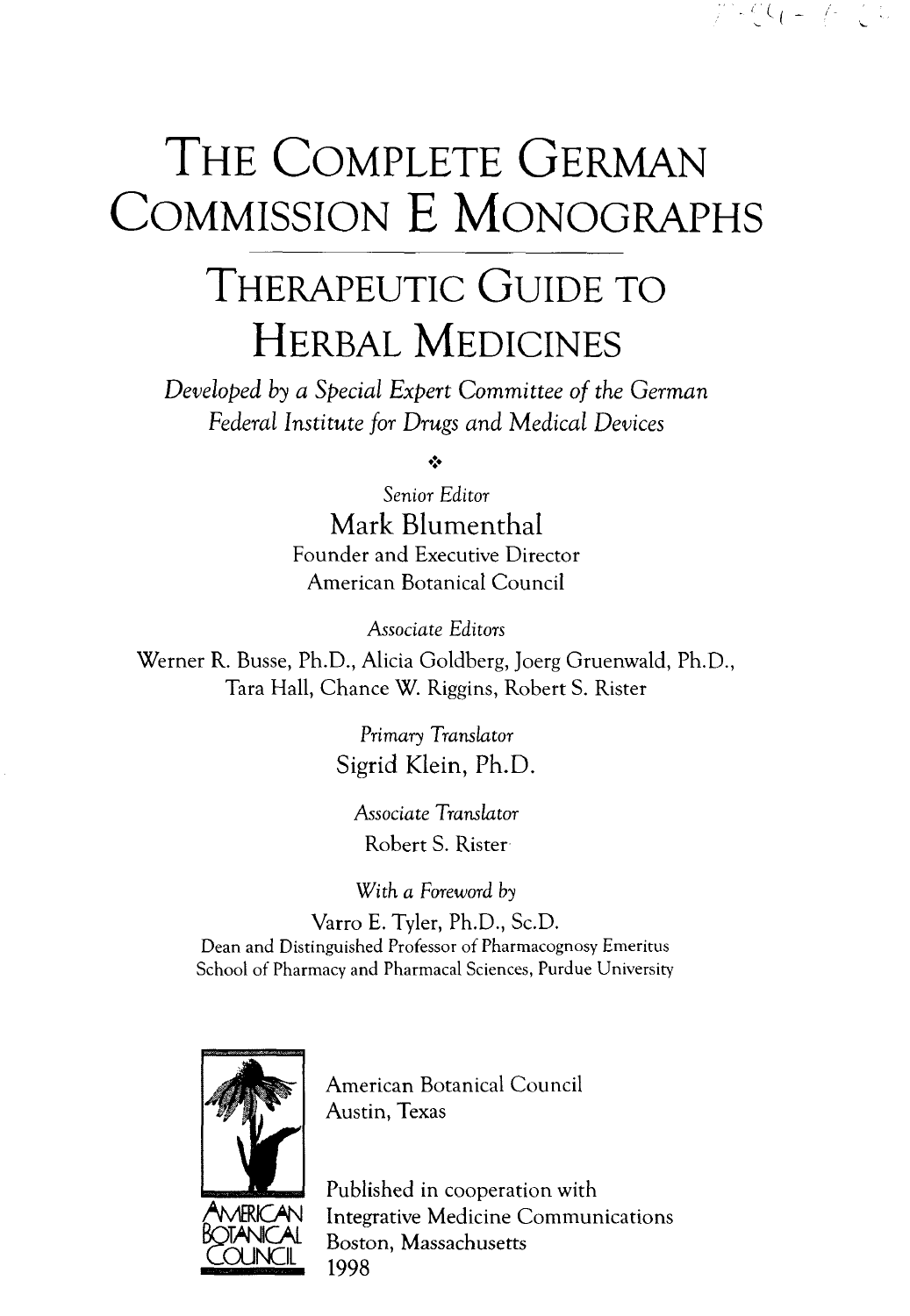## **CONTENTS**

| Foreword                                          | ix   |
|---------------------------------------------------|------|
| Editorial Acknowledgments                         | xi   |
| General Notice and Disclaimer                     | xvi  |
| Acknowledgment of Contributors                    | XV   |
| Members of the Commission E                       | xvii |
| How to Use This Book                              | xix  |
| Introduction<br>Part One                          | 3    |
| Part Two Monographs                               |      |
| 1. Complete List of Monographs by Approval Status | 73   |
| 2. Approved Herbs                                 | 79   |
| 3. Approved Component Characteristics             | 237  |
| 4. Approved Fixed Combinations                    | 245  |
| 5. Unapproved Herbs                               | 307  |
| 6. Unapproved Component Characteristics           | 385  |
| 7. Unapproved Fixed Combinations                  | 403  |
| Part Three Therapeutic Indexes                    |      |
| 8. Uses and Indications of Approved Herbs         | 419  |
| 9. Contraindications of Approved Herbs            | 433  |
| 10. Side Effects of Approved Herbs                | 443  |
| 11. Side Effects of Unapproved Herbs              | 451  |
| 12. Pharmacological Actions of Approved Herbs     | 459  |
| 13. Pharmacological Actions of Unapproved Herbs   | 471  |
| 14. Interactions of Herbs with Conventional Drugs | 475  |
| 15. Duration of Administration for Approved Herbs | 483  |